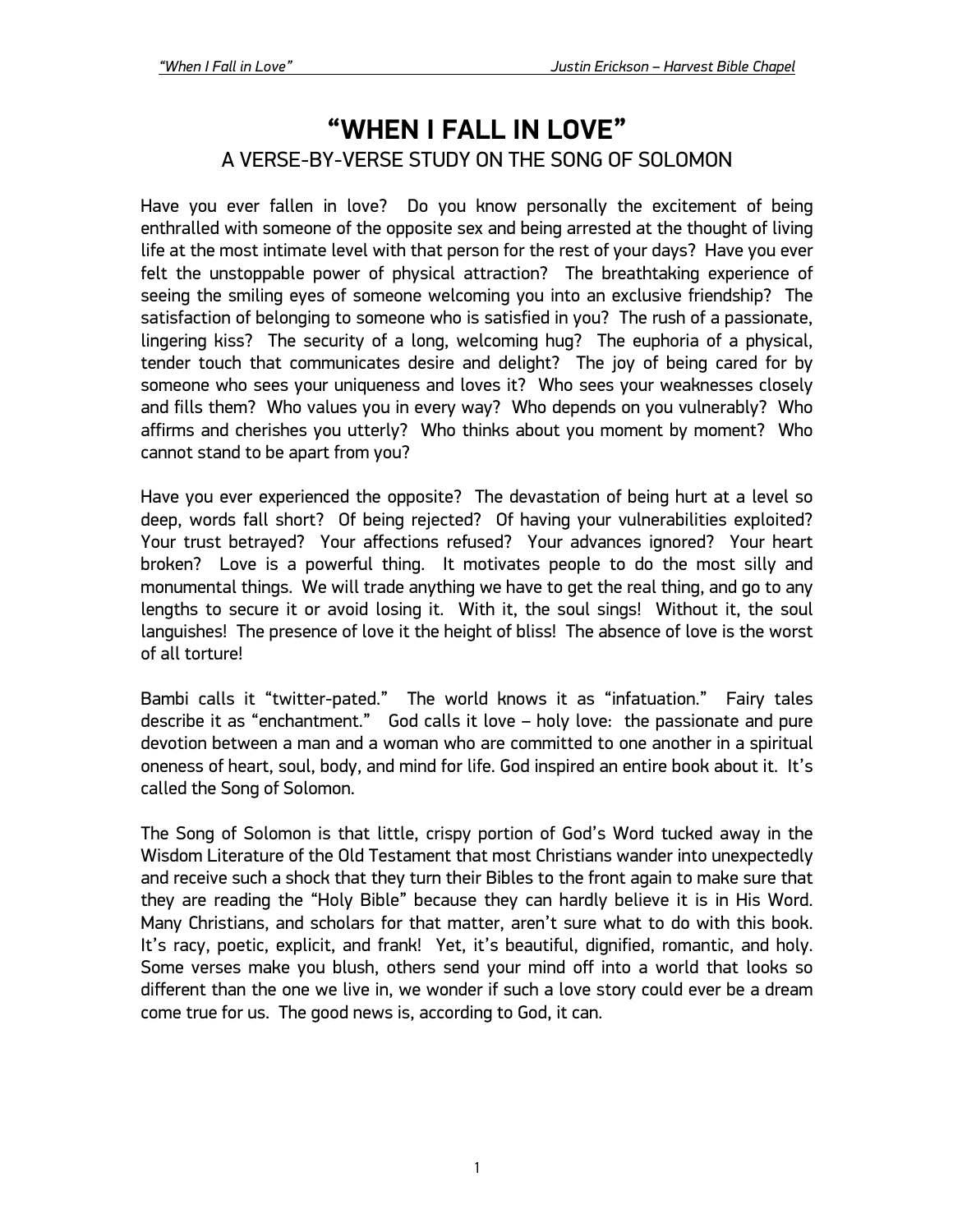## THE CAST OF CHARACTERS

The Song of Solomon is a real love story about the young, romantic, righteous love relationship between Solomon the king of Israel (1:4; 3:11) and his young bride known hereafter as the "Shulamite" (1 Kings 1:3-4; 2:19-22). He is the son of David and heir to the Messianic promises that have passed through his line; she is a commoner. He is the wisest man to ever live (next to Jesus Christ), having been given wisdom by God to rule and lead; she is a farmer's daughter—a rustic maiden, virtually unknown to the nobility of the land. He was raised in the palace with privileges and delicacies that few enjoyed; she was raised in obscurity in the rural village of a remote part of Galilee and excluded from society by her protective, harsh brothers (1:6; 8:8-9). He is attended by a secretservice cohort of bodyguards and groomsmen that number into the sixties (3:7); she is attended to by a company of bridesmaid friends that both prepare her for her wedding and counsel her toward holiness (2:7, 15; 3:5; 5:8-9; 8:4).

Theirs is a real story of holy, natural love – the way it is meant to be. It has echoes of Eden in it that give us a sense of how God intended His gift of righteous romantic love to be enjoyed, to His glory. It's as close as two people, fallen but redeemed, can get to the perfections of love.

- Ø What does **Song of Solomon 1:1** call this song? What does it mean?
- Ø According to **1 Kings 4:31-32**, how many songs did Solomon write?
- $\triangleright$  Knowing that this song was read annually at the Passover celebration in Jerusalem, what implications does this have for our understanding of God's gift of marriage today? See also **Isaiah 1** and **Amos 5.**
- $\triangleright$  Knowing that the Song of Solomon was introduced into the teaching of Israel's children before/right at puberty (Jr. High age), what implications does this have for our view of kids, purity, and marriage?

#### THEMES

The key verse of **Song of Solomon is 5:16, "This is my beloved and this is my friend."** It is a summary statement of their relationship given at the height of her longing for him as they are maturing in their love – they are lovers and friends. They are intimate companions. Soul mates. They are one. Nothing held back. Fully engaged. Both sinners. Totally committed.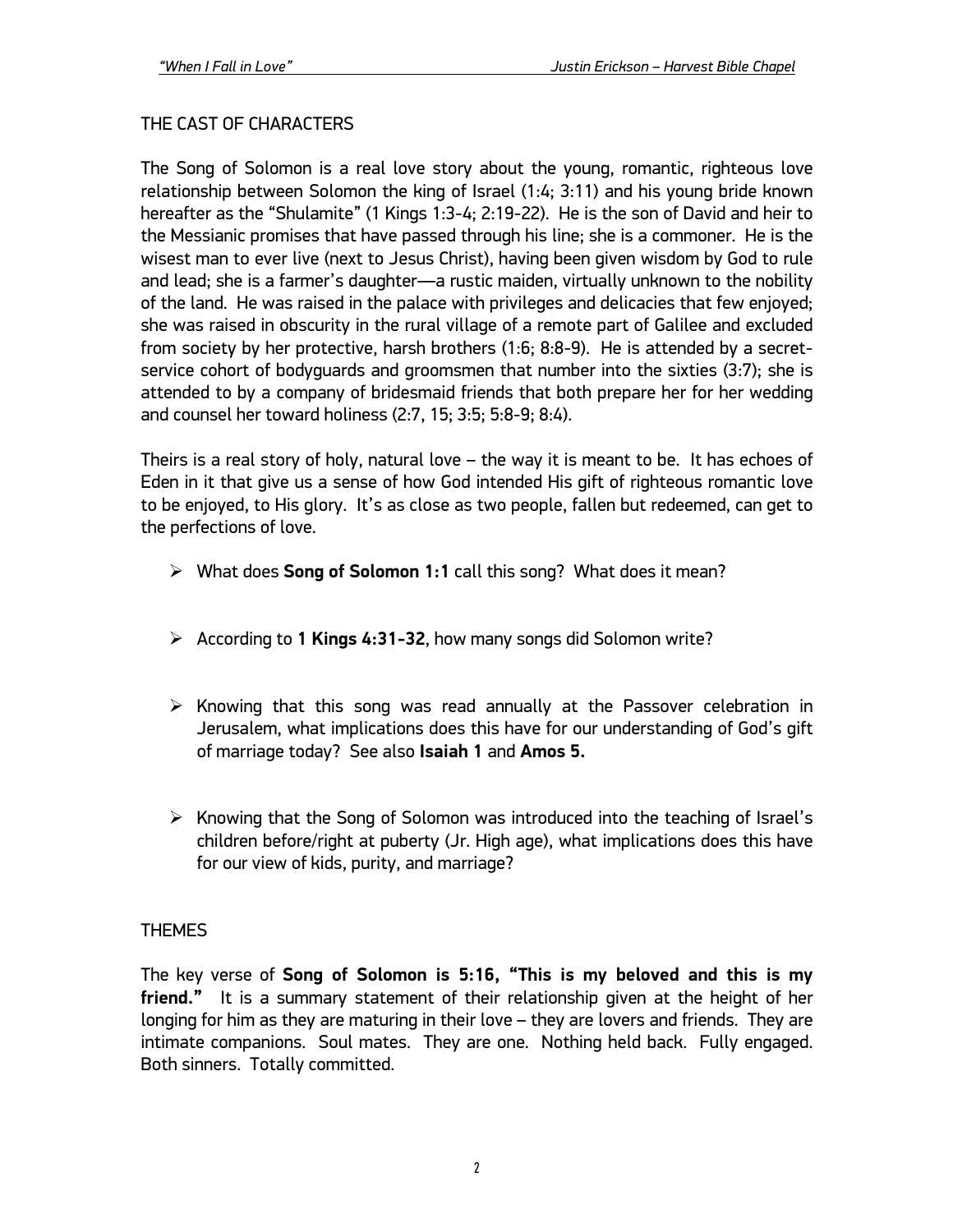FRIENDSHIP is a dominant theme in the book. They are clearly friends before they are lovers. Their erotic passion flows from it and their conflict falls back on it. They illustrate by their sometimes playful, sometimes somber attitudes and words, how marriage that is between two friends will last. It's what endures after the fireworks fade, the bells stop ringing, and the goosebumps flatten. It's also what stirs all of those emotions and affections up again in an ever maturing fashion.

COMMUNICATION is also key to their relationship success. She is wordy (no surprise there). In fact she accounts for nearly 53% of all the words spoken in the book. When he speaks, he reveals that he is practiced at carefully composed words that do more than show his interest in her body. He has touched her soul long before he has touched her body! And what he says isn't shallow or crude, it's honoring and pure.

PASSION does come though, because he definitely touches her body. And she touches his. They are extremely physical in every phase of their relationship, including the dating period. And they long to do more. They talk about it, fantasize about it, dream about it – and so they should. It is God's gift to them (**5:1**) and they are meant to indulge themselves in it, in the proper context.

PURITY is their priority. Throughout the book, but especially in their dating period, every time their God-given passions are aroused and want to carry them further than they are intended to go they immediately they reach for Biblical accountability. They understand the difference between a fire in the fireplace and a fire on the rug. One warms and relaxes; the other kills and destroys. They are radically committed to purity (**2:7, 15; 3:5; 8:4**).

PRIVACY is something they strive to maintain, while on the one hand speaking very clearly and obviously about romantic things, on the other and especially when the topic at hand is highly erotic, the language Solomon uses is more picturesque and shrouded with word pictures, all of which communicate at the same time they conceal. In other words, once you understand the analogy that the couple is using to describe their intentions, it makes you blush. However, you realize that they have purposefully worded those ideas in a way that is guarded, dignified, and appropriate instead of raw, crass, or grungy. In fact, the most intimate part of the book, their honeymoon sex is in the white spaces, where they speak of it "before" and "after," but leave the "during" out (**4:8-5:1**).

SELFLESSNESS between them is what gives them their strength. Only once does selfishness enter into their relationship and when it does, it devastates (**5:2-6**). The irony of their relationship however is that while neither of them are selfish, their expressions of delight in one another reveal that they are both mutually gratified. This is not two passionate people manipulating and using the other to gratify their out of control hormones – it is the beauty of how two people who are sacrificial and giving can actually both be satisfied at the same time, without selfishness. It's not me and me! It's us – together as one.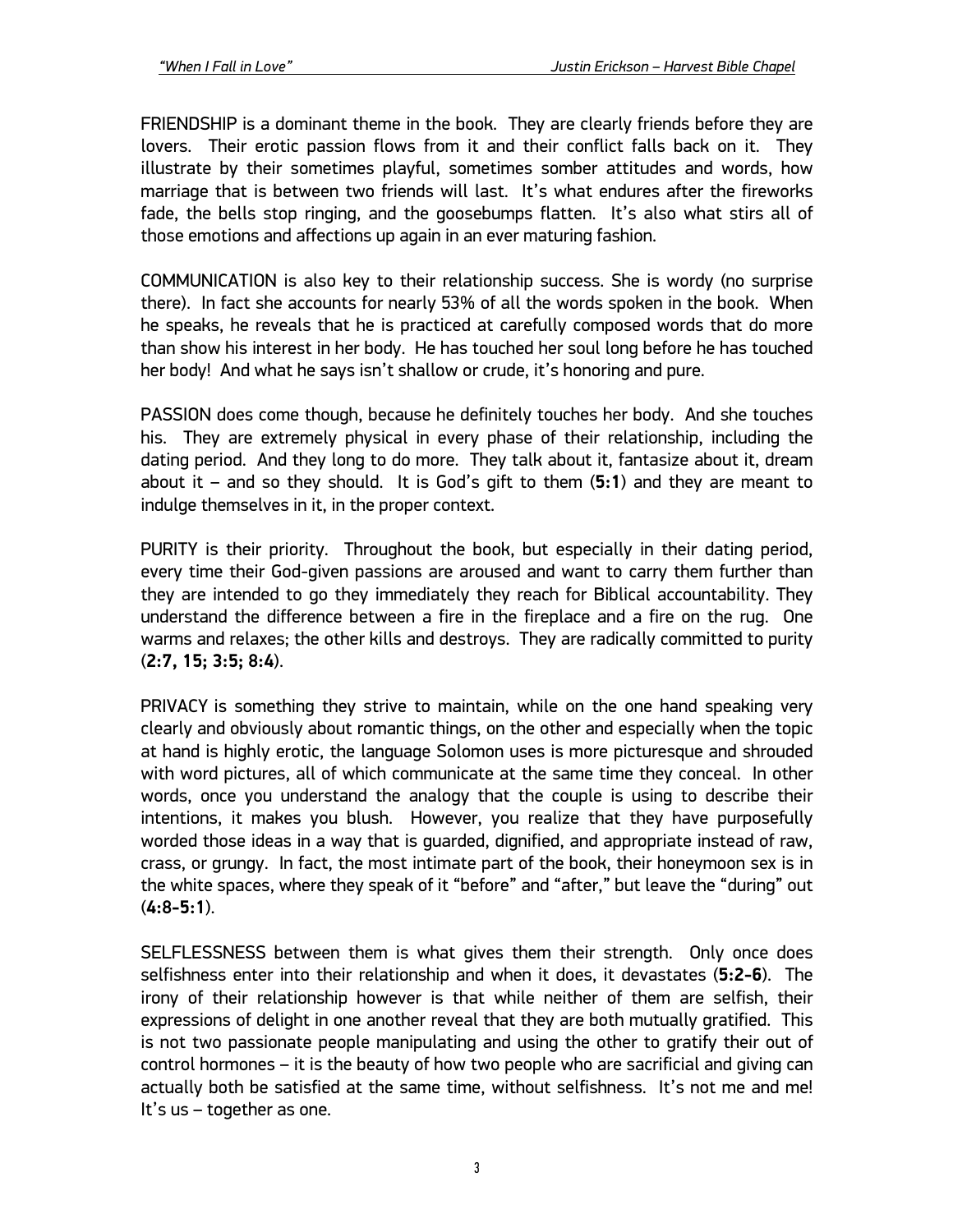ENDURANCE is a quality that they develop early on. Because they are sinners, they know that conflict is a given, but also an opportunity for growth. They fight and then reconcile, leaving us an example to follow and realistic expectations that these people are real, just like us. This is a couple who grapples with the same issues we do and model how to face it with God's help and mature and deepen in their love by returning to the commitment they made on the day they said, "I do!"

#### A WORD ABOUT INTERPRETATION

Because the Bible describes marriage as an illustration of Christ's relationship to the church in **Ephesians 5:22-33**, some well meaning scholars have interpreted the Song of Solomon allegorically, saying that the erotic, romantic, sensual references are a picture to how we relate to Christ, or that he relates to us. Here are some examples, some of which are not only ridiculous, but entertaining.

- **1:5 – "I am very dark, but lovely"** the grace of God that sustains us in the midst of trials that may scorch us but not take away the beauty of our character?
- **1:10 – "Cheeks lovely with ornaments"** heavenly goldsmiths fashioning tokens of truth and inserting them in the soul's ears?
- **1:13 – "sachet of myrrh…between my breasts"**  Christ between the Old and New Testament?
- **3:6 – "what is that coming up from the wilderness"**  Jesus at His incarnation and entrance into the devastation of our fallenness?
- **4:8 – "the mountain of myrrh"** the hill of Calvary?
- **4:11 – "lips drip nectar"** two lips of the law and the Gospel?
- **5:6 – "I called him but he gave no answer"** sometimes Christ vanishes to us and though we pray to Him, He is silent and withdrawn?
- **7:7 – "breasts like cluster of the vine"**  the nurturing effect of sound doctrine has on Christians?

Though we would agree that marriage is ultimately a picture of Christ and the church, interpretively we are compelled to take the meaning of a text literally, unless there is something in the text to suggest otherwise. In addition, because of the absurd and awkward idea of relating to God erotically, we understand the Song of Solomon to be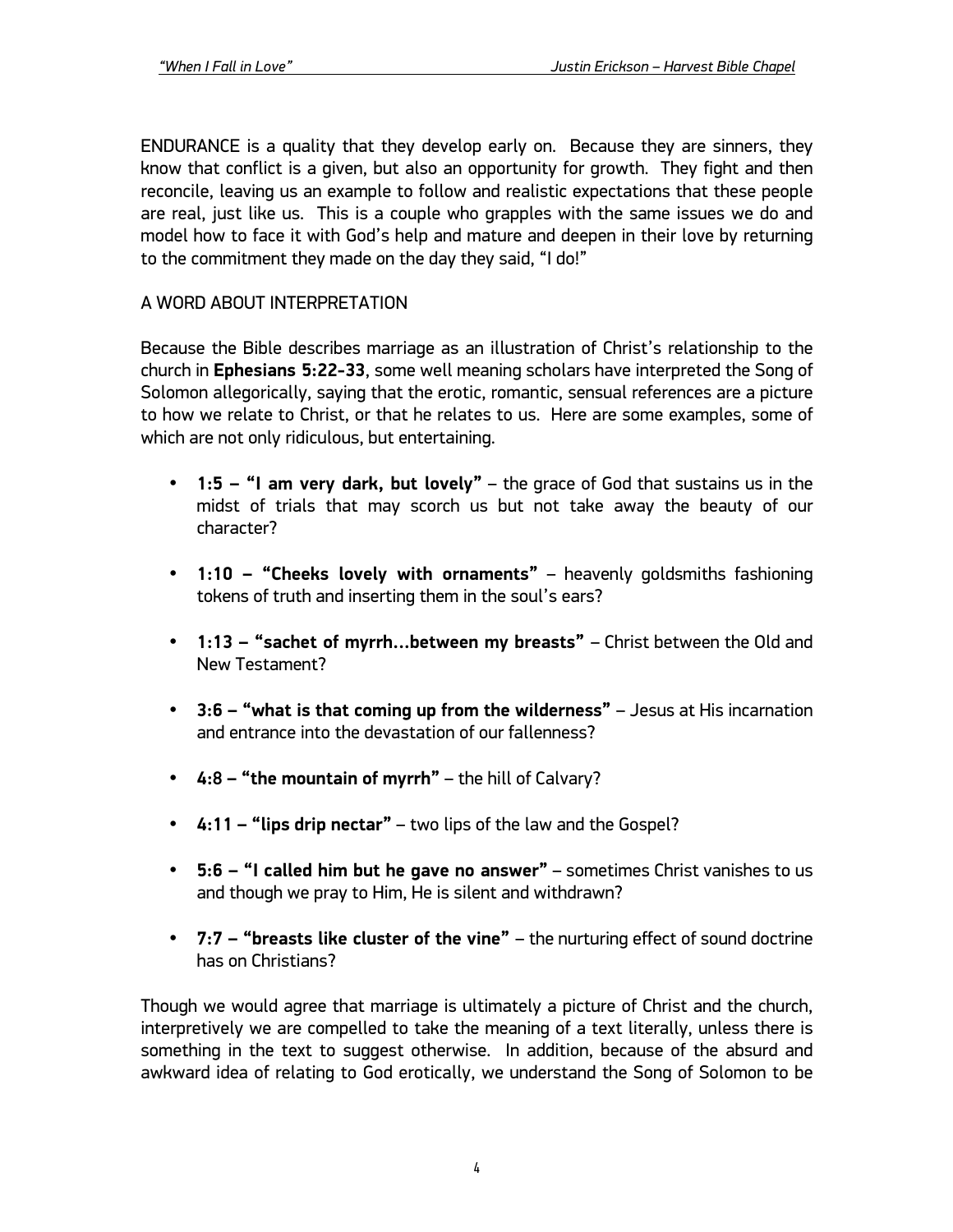an entire book in God's Word celebrating the amazing gift of romance and sexuality enjoyed by His people in the context of marriage.

However, because this genre of Scripture is poetic in nature, the challenge will be to appropriately apply the metaphors as intended by the original author. While our method of interpretation calls for a literal understanding, we would also reject a "wooden-literal" meaning, one that would create this monstrosity:



#### INTERPRETIVE OUTLINE

The Song of Solomon is not hard to outline, especially if properly understood as a real love story between two actual people – one that applies to every man and every woman. Broadly, it is the story of their love, which has already, by the time the book opens, blossomed into something more than chemistry. They have a commitment and have begun to experience the awakening of passions and desires for one another that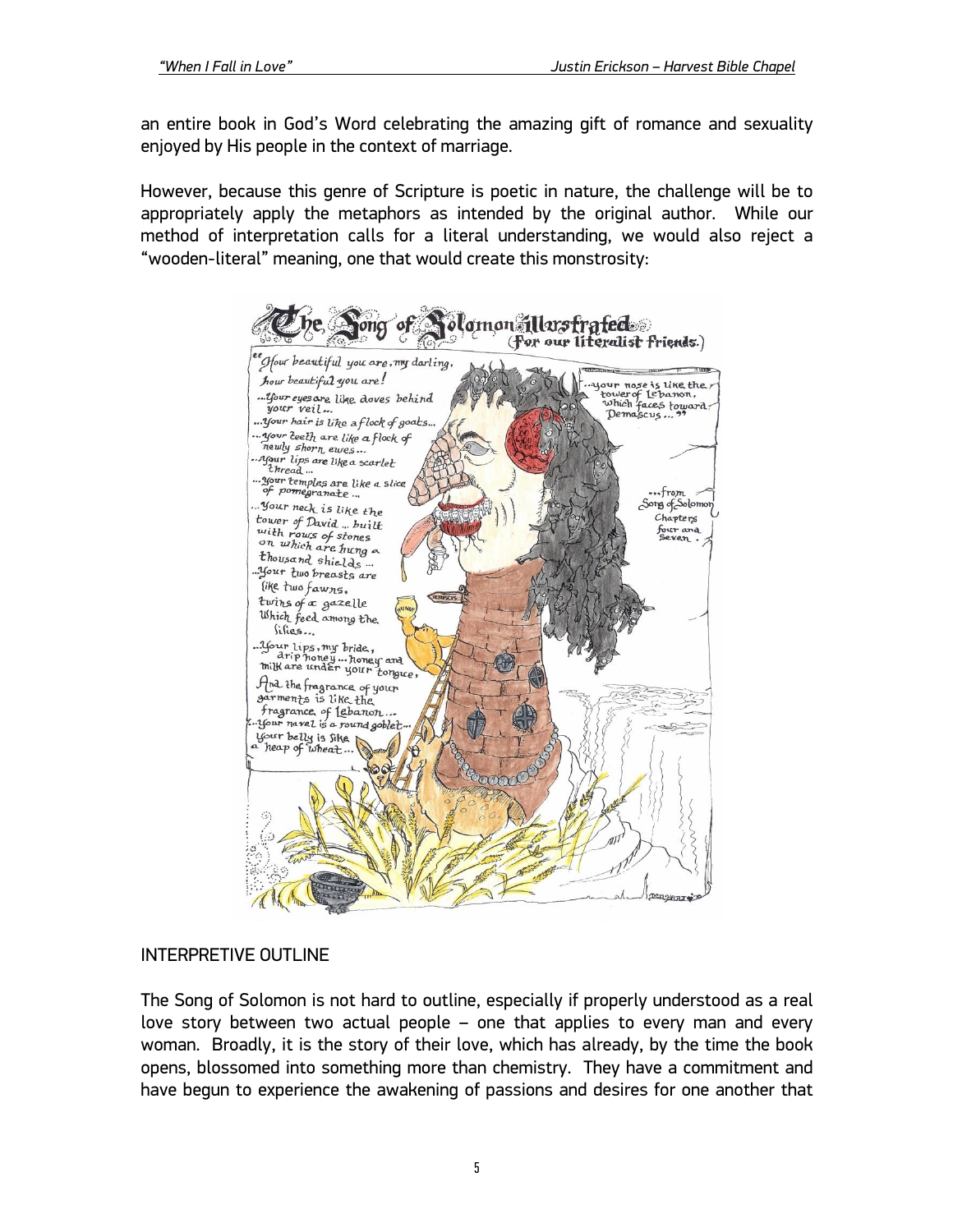God intends for them to enjoy as a couple, and which must ultimately find fullest expression in the marriage bed (which doesn't happen until ch. 5). In this book however, we get to see their love from the strength of their dating period to the building and renewing of their maturing period, and everything between:

- **1. LEAVING –** *Dating* (**1:1-3:5**)
- **2. CLEAVING –** *Marrying* (**3:6-5:1**)
- **3. WEAVING –** *Growing* (**5:2-8:14**)

### PRACTICAL OUTLINE

The Song of Solomon has often been mistakenly characterized as just a book about sex. And while there are definitely erotic experiences and language used in the book, a deeper look into what lies behind the passion is a strong, Biblical, enduring commitment to one another that has become the foundation upon which their romantic fervor and affection is built. That commitment appears and then reappears throughout the book, communicating that love is not primarily about chemistry – it is about a commitment to live out God's design with passion and pleasure. Therefore, falling in love isn't so passive as it sounds; it is the decision to live with a covenant partner with 10 choices that reflect a commitment that is both honoring to God and satisfying to one another.

## WHEN I FALL IN LOVE, I CHOOSE TO:

- 1. RESPECT YOU (1:1-4)
- 2. TRUST YOU (1:5-2:3)
- 3. COMPLETE YOU (2:3-7)
- 4. DESIRE YOU (2:8-3:5)
- 5. PROTECT YOU (2:7, 15; 3:5; 8:4)
- 6. CELEBRATE YOU (3:6-11)
- 7. PRAISE YOU (4:1-7)
- 8. SATISFY YOU (4:8-5:1)
- 9. FORGIVE YOU (5:2-6:13)
- 10. REASSURE YOU (7:1-8:14)

## **TAKING IT HOME AND MAKING IT REAL:**

Here's the hard reality about relationships – your romantic relationships will thrive, survive, or dive based on the choices you make. C. S. Lewis appropriately said,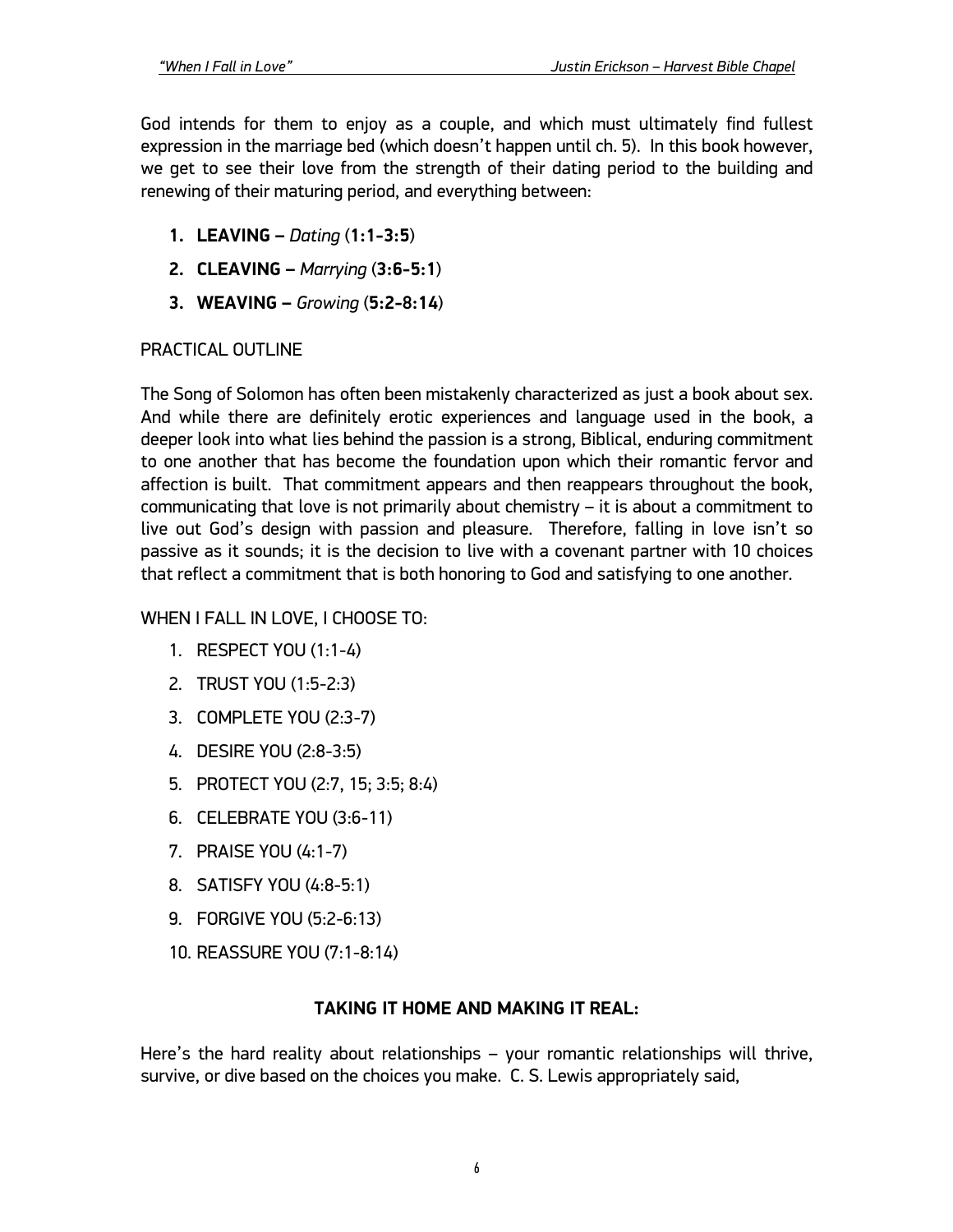"*Every time you make a choice you are turning the central part of you, the part that chooses, into something a little different than what it was before. And taking your life as a whole, with all your innumerable choices, you are slowly turning this central thing either into a heavenly creature or into a hellish creature."*

Lewis is right. Every day of your life, you are making choices, which at first don't seem like they are significant (we really only make a handful of major choices in life), but cumulatively determine the course your life is on and the kind of life you will live. The choices we make eventually lead to patterns; the patterns we form eventually lead to habits; the habits we cultivate will eventually dictate our lifestyle; our lifestyle will eventually determine our character; our character will eventually become our destiny. It all starts with the choices you make, or don't make, right now. Stick with this study and make these choices in your marriage, and you will not only be pleasing to God, you will have a marriage that you are going to love.

- A. Time for some inventory: how have the choices that you have made affected you and especially the romantic relationship in your life. Sit down with the Lord and evaluate your commitment level to your partner: 0-10 (10 being 100% committed) and then consider the concerns in your relationship: 0-10 (0 is no problems whatsoever; 10 is divorce court). Your commitment level must outweigh the concern level if the relationship is going to mature. Share your answers with your spouse and discuss where your relationship is at present, then pray about growth.
- B. If you are married, sit down with your spouse this week and respond to God's Word by renewing your commitment to passionately pursue the grace of God in your relationship. Specifically, sit down and reaffirm your love and your willingness to do whatever it takes, in so far as it concerns you, to honor God by doing your part in the marriage. Commit to take this study seriously and discuss its implications weekly.
- C. If you are not married, celebrate the glory and dignity of God's majestic design by 1) renewing your own commitment to purity, guarding yourself from any kind of reproach that would stain and defile your future mate, should God will it so that He provide you with one; and 2) elevating your view of what a godly mate should be, in order to know what to look for, so that you know what you should be.
- D. Start now beginning next week you can submit ideas for our Ultimate Romantic Resource Booklet, the grand prize of which is a "Romantic Getaway Vacation." To be eligible, you must submit a meaningful and edifying entry. You can submit multiple entries to increase your chances of winning and there will be multiple prizes in addition to the grand prize. The category topics acceptable include: *The Ultimate Date Night: From Start to Finish; Preparing a Night that Will Honor my Wife; Preparing a Night that will Honor my Husband; The Best Inexpensive Date Nights; The Best Romantic Getaway Places; Date Nights at Home.* There will also